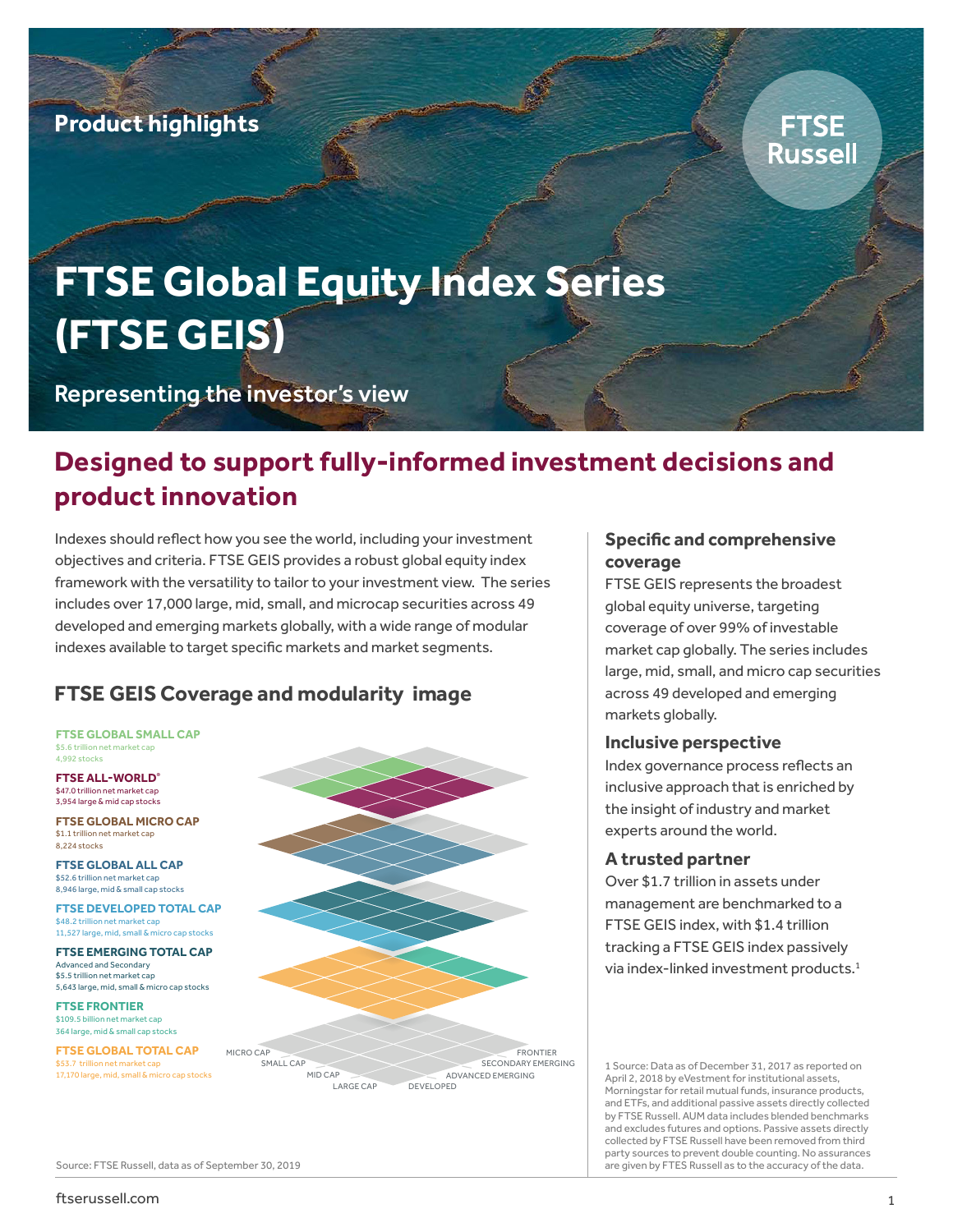## **A universal taxonomy**

By defining markets and securities on the basis of quantifiable, measurable attributes, FTSE GEIS delivers an unbiased representation of global equity markets and a reliable way for investors to track and measure market opportunities.

# **FTSE GEIS**

Data-driven classification at a granular level. The confluence of top-down and bottom-up analysis

| <b>MARKET STATUS</b>  |                             | <b>SIZE</b> |            | <b>STYLE</b>     |         | <b>SECTOR</b><br>(ICB <sup>®</sup> ) |                   |
|-----------------------|-----------------------------|-------------|------------|------------------|---------|--------------------------------------|-------------------|
| Developed             | Advanced<br><b>Emerging</b> | Large       | <b>Mid</b> | Growth           | Value   | Industries                           | <b>Sectors</b>    |
| Secondary<br>Emerging | Frontier                    | Small       | Micro      | <b>Defensive</b> | Dynamic | Supersectors                         | <b>Subsectors</b> |

## **FTSE GEIS headline indexes**

| <b>Index</b>                               | <b>FTSE Global</b><br><b>Total Cap</b> | <b>FTSE Global</b><br><b>All Cap</b> | <b>FTSE</b><br>All-World <sup>®</sup> | <b>FTSE Global</b><br><b>Small Cap</b> | <b>FTSE Global</b><br><b>Small/Micro</b><br>Cap | <b>FTSE Global</b><br><b>Micro Cap</b> |
|--------------------------------------------|----------------------------------------|--------------------------------------|---------------------------------------|----------------------------------------|-------------------------------------------------|----------------------------------------|
| Included cap segments                      | Large, Mid,<br>Small, Micro            | Large, Mid,<br>and Small             | Large and<br>Mid                      | Small                                  | Small and<br>Micro                              | Micro                                  |
| % of FTSE Global Total<br><b>Cap Index</b> | 100%                                   | 98%                                  | 88%                                   | 10%                                    | 12%                                             | 2%                                     |
| <b>Net Mcap (USDt)</b>                     | 53.7                                   | 52.6                                 | 47                                    | 5.6                                    | 6.7                                             | 1.1                                    |
| <b>Number of countries</b>                 | 49                                     | 49                                   | 49                                    | 48*                                    | 49                                              | 49                                     |
| Developed                                  | 25                                     | 25                                   | 25                                    | 25                                     | 25                                              | 25                                     |
| Emerging                                   | 24                                     | 24                                   | 24                                    | 23                                     | 24                                              | 24                                     |
| <b>Advanced Emerging</b>                   | 10                                     | 10                                   | 10                                    | 10                                     | 10                                              | 10                                     |
| <b>Secondary Emerging</b>                  | 14                                     | 14                                   | 14                                    | $13*$                                  | 14                                              | 14                                     |
| <b>Number of constituents</b>              | 17,170                                 | 8,946                                | 3,954                                 | 4,992                                  | 13,216                                          | 8,224                                  |
| Developed                                  | 11,631                                 | 5,580                                | 2,172                                 | 3,525                                  | 9,355                                           | 5,830                                  |
| Emerging                                   | 4,672                                  | 3,366                                | 1,782                                 | 1,467                                  | 3,861                                           | 2,394                                  |
| <b>Advanced Emerging</b>                   | 2,489                                  | 1,030                                | 413                                   | 617                                    | 2,022                                           | 1,405                                  |
| <b>Secondary Emerging</b>                  | 2,183                                  | 2,336                                | 1,369                                 | 850                                    | 1,839                                           | 989                                    |

Source: FTSE Russell, data as of September 30, 2019.

\* While FTSE GEIS covers 49 countries, the FTSE Global Small Cap Index covers 48, because Peru had no eligible Small Cap constituents as of the September 2019 review.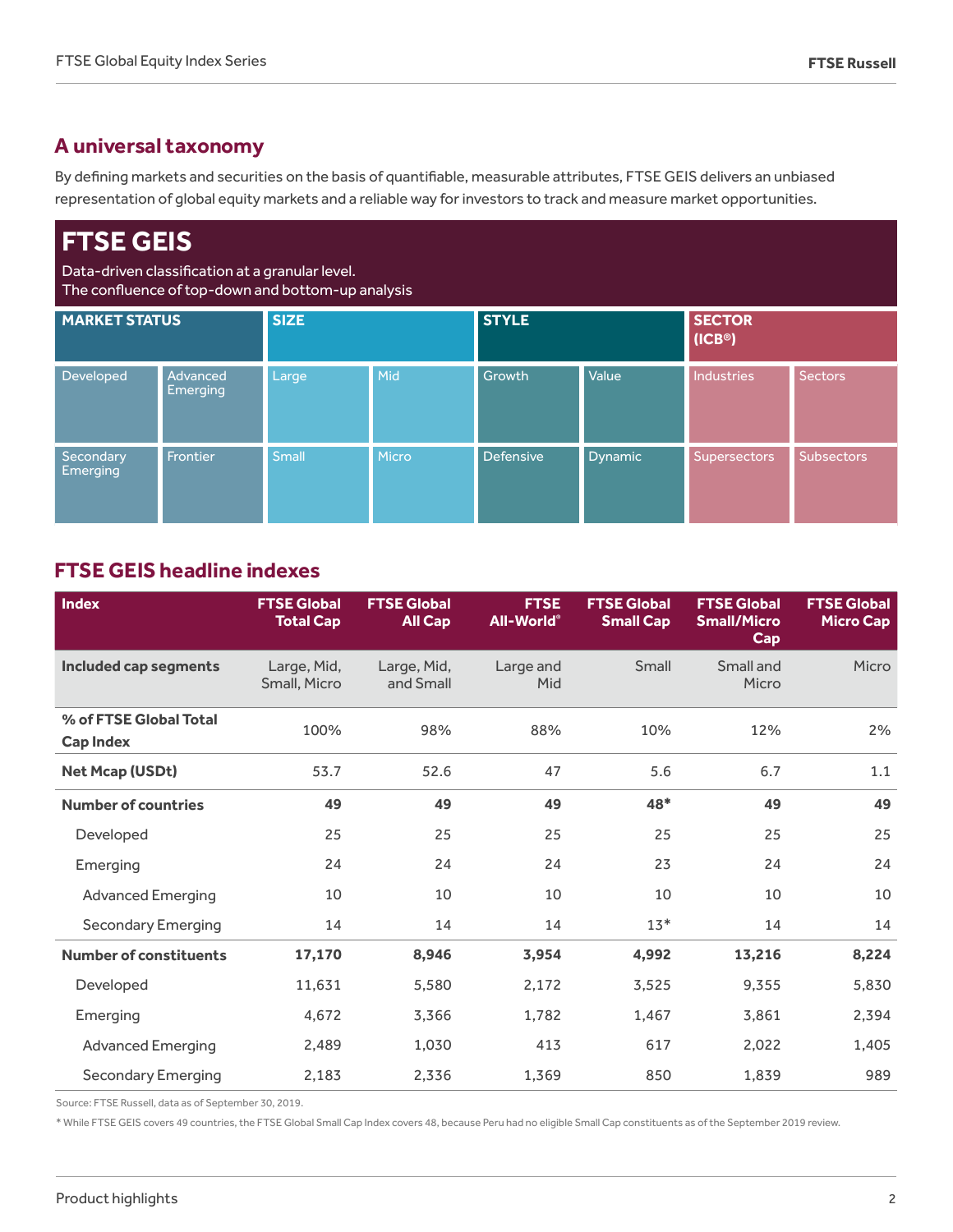#### **For more information about our indexes, please visit ftserussell.com.**

© 2019 London Stock Exchange Group plc and its applicable group undertakings (the "LSE Group"). The LSE Group includes (1) FTSE International Limited ("FTSE"), (2) Frank Russell Company ("Russell"), (3) FTSE Global Debt Capital Markets Inc. and FTSE Global Debt Capital Markets Limited (together, "FTSE Canada"), (4) MTSNext Limited ("MTSNext"), (5) Mergent, Inc. ("Mergent"), (6) FTSE Fixed Income LLC ("FTSE FI") and (7) The Yield Book Inc ("YB"). All rights reserved.

FTSE Russell® is a trading name of FTSE, Russell, FTSE Canada, MTSNext, Mergent, FTSE FI, YB. "FTSE®", "Russell®", "FTSE Russell®", "MTS®", "FTSE4Good®", "ICB®", "Mergent®", "The Yield Book®" and all other trademarks and service marks used herein (whether registered or unregistered) are trademarks and/or service marks owned or licensed by the applicable member of the LSE Group or their respective licensors and are owned, or used under licence, by FTSE, Russell, MTSNext, FTSE Canada, Mergent, FTSE FI, YB. FTSE International Limited is authorised and regulated by the Financial Conduct Authority as a benchmark administrator.

All information is provided for information purposes only. All information and data contained in this publication is obtained by the LSE Group, from sources believed by it to be accurate and reliable. Because of the possibility of human and mechanical error as well as other factors, however, such information and data is provided "as is" without warranty of any kind. No member of the LSE Group nor their respective directors, officers, employees, partners or licensors make any claim, prediction, warranty or representation whatsoever, expressly or impliedly, either as to the accuracy, timeliness, completeness, merchantability of any information or of results to be obtained from the use of the FTSE Russell Indexes or the fitness or suitability of the FTSE Russell Indexes for any particular purpose to which they might be put. Any representation of historical data accessible through FTSE Russell Indexes is provided for information purposes only and is not a reliable indicator of future performance.

No responsibility or liability can be accepted by any member of the LSE Group nor their respective directors, officers, employees, partners or licensors for (a) any loss or damage in whole or in part caused by, resulting from, or relating to any error (negligent or otherwise) or other circumstance involved in procuring, collecting, compiling, interpreting, analysing, editing, transcribing, transmitting, communicating or delivering any such information or data or from use of this document or links to this document or (b) any direct, indirect, special, consequential or incidental damages whatsoever, even if any member of the LSE Group is advised in advance of the possibility of such damages, resulting from the use of, or inability to use, such information.

No member of the LSE Group nor their respective directors, officers, employees, partners or licensors provide investment advice and nothing contained in this document or accessible through FTSE Russell Indexes, including statistical data and industry reports, should be taken as constituting financial or investment advice or a financial promotion.

Past performance is no guarantee of future results. Charts and graphs are provided for illustrative purposes only. Index returns shown may not represent the results of the actual trading of investable assets. Certain returns shown may reflect back-tested performance. All performance presented prior to the index inception date is back-tested performance. Back-tested performance is not actual performance, but is hypothetical. The back-test calculations are based on the same methodology that was in effect when the index was officially launched. However, back- tested data may reflect the application of the index methodology with the benefit of hindsight, and the historic calculations of an index may change from month to month based on revisions to the underlying economic data used in the calculation of the index.

This publication may contain forward-looking assessments. These are based upon a number of assumptions concerning future conditions that ultimately may prove to be inaccurate. Such forward-looking assessments are subject to risks and uncertainties and may be affected by various factors that may cause actual results to differ materially. No member of the LSE Group nor their licensors assume any duty to and do not undertake to update forward-looking assessments.

No part of this information may be reproduced, stored in a retrieval system or transmitted in any form or by any means, electronic, mechanical, photocopying, recording or otherwise, without prior written permission of the applicable member of the LSE Group. Use and distribution of the LSE Group index data and the use of their data to create financial products require a licence with FTSE, Russell, FTSE Canada, MTSNext, Mergent, FTSE FI, YB and/or their respective licensors.